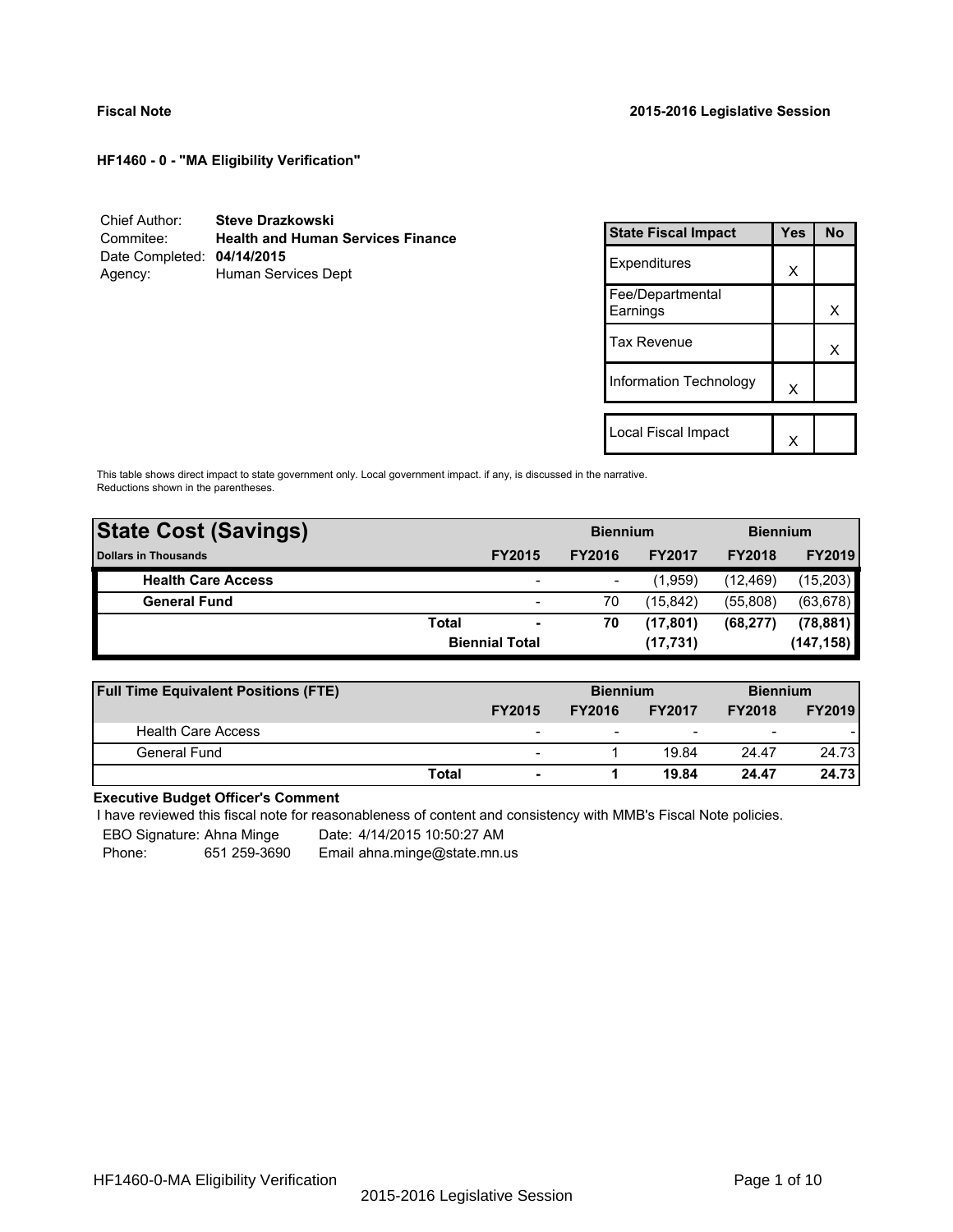# **State Cost (Savings) Calculation Details**

This table shows direct impact to state government only. Local government impact, if any, is discussed in the narrative. Reductions are shown in parentheses.

\*Transfers In/Out and Absorbed Costs are only displayed when reported.

| State Cost (Savings) = 1-2                        |              |                              | <b>Biennium</b> |               | <b>Biennium</b> |               |
|---------------------------------------------------|--------------|------------------------------|-----------------|---------------|-----------------|---------------|
| <b>Dollars in Thousands</b>                       |              | <b>FY2015</b>                | <b>FY2016</b>   | <b>FY2017</b> | <b>FY2018</b>   | <b>FY2019</b> |
| <b>Health Care Access</b>                         |              |                              | -               | (1,959)       | (12, 469)       | (15,203)      |
| <b>General Fund</b>                               |              |                              | 70              | (15, 842)     | (55,808)        | (63, 678)     |
|                                                   | Total        | ۰                            | 70              | (17, 801)     | (68, 277)       | (78, 881)     |
|                                                   |              | <b>Biennial Total</b>        |                 | (17, 731)     |                 | (147, 158)    |
| 1 - Expenditures, Absorbed Costs*, Transfers Out* |              |                              |                 |               |                 |               |
| <b>Health Care Access</b>                         |              |                              |                 | (2, 126)      | (13,530)        | (16, 497)     |
| General Fund                                      |              |                              | 107             | (13, 869)     | (50, 576)       | (57, 762)     |
|                                                   | <b>Total</b> |                              | 107             | (15, 995)     | (64, 106)       | (74, 259)     |
|                                                   |              | <b>Biennial Total</b>        |                 | (15, 888)     |                 | (138, 365)    |
| 2 - Revenues, Transfers In*                       |              |                              |                 |               |                 |               |
| <b>Health Care Access</b>                         |              | $\qquad \qquad \blacksquare$ |                 | (167)         | (1,061)         | (1, 294)      |
| <b>General Fund</b>                               |              |                              | 37              | 1,973         | 5,232           | 5,916         |
|                                                   | Total        |                              | 37              | 1,806         | 4,171           | 4,622         |
|                                                   |              | <b>Biennial Total</b>        |                 | 1,843         |                 | 8,793         |

# **Bill Description**

#### **Section 1**

Subd. 1. Verification required; vendor contract. (a) Requires the commissioner to ensure that MA and MinnesotaCare eligibility determinations include the computerized verification of income, residency, identity, and assets.

(b) Directs the commissioner to contract with a vendor to verify the eligibility of all persons enrolled in MA and MinnesotaCare during a specified audit period. Provides an exemption from state procurement provisions related to the use of state employees, and any other law to the contrary.

(c) States that the contract must require the vendor to comply with enrollee data privacy requirements and use encryption, and provide penalties for vendor noncompliance.

Subd. 2. Verification process; vendor duties. (a) Requires the verification process to include, but not be limited to, data matches of the name, date of birth, address, and Social Security number of enrollees against federal and state data sources, including the ACA federal hub. Requires the vendor, to the extent feasible, to incorporate in the verification process procedures that are compatible and coordinated with, and build upon or improve, procedures used by existing state systems.

(b) Requires the vendor to notify the commissioner of preliminary determinations, and requires the commissioner to accept or reject determinations within 20 business days. States that the commissioner retains final authority over determinations and requires the vendor to keep a record of all preliminary determinations of ineligibility.

(c) Requires the vendor to recommend to the commissioner an eligibility verification process that will allow ongoing verification of enrollee eligibility under the MNsure and state agency eligibility determination systems.

(d) Requires the commissioner and the vendor to jointly submit an eligibility verification report to legislative committees. Specifies report criteria.

(e) Provides that the vendor contract is for an initial one-year period, and allows the commissioner to renew the contract for up to three additional one-year periods, and to require additional eligibility verification audits, if the commissioner or the legislative auditor determine that the MNsure and agency eligibility determination systems cannot effectively verify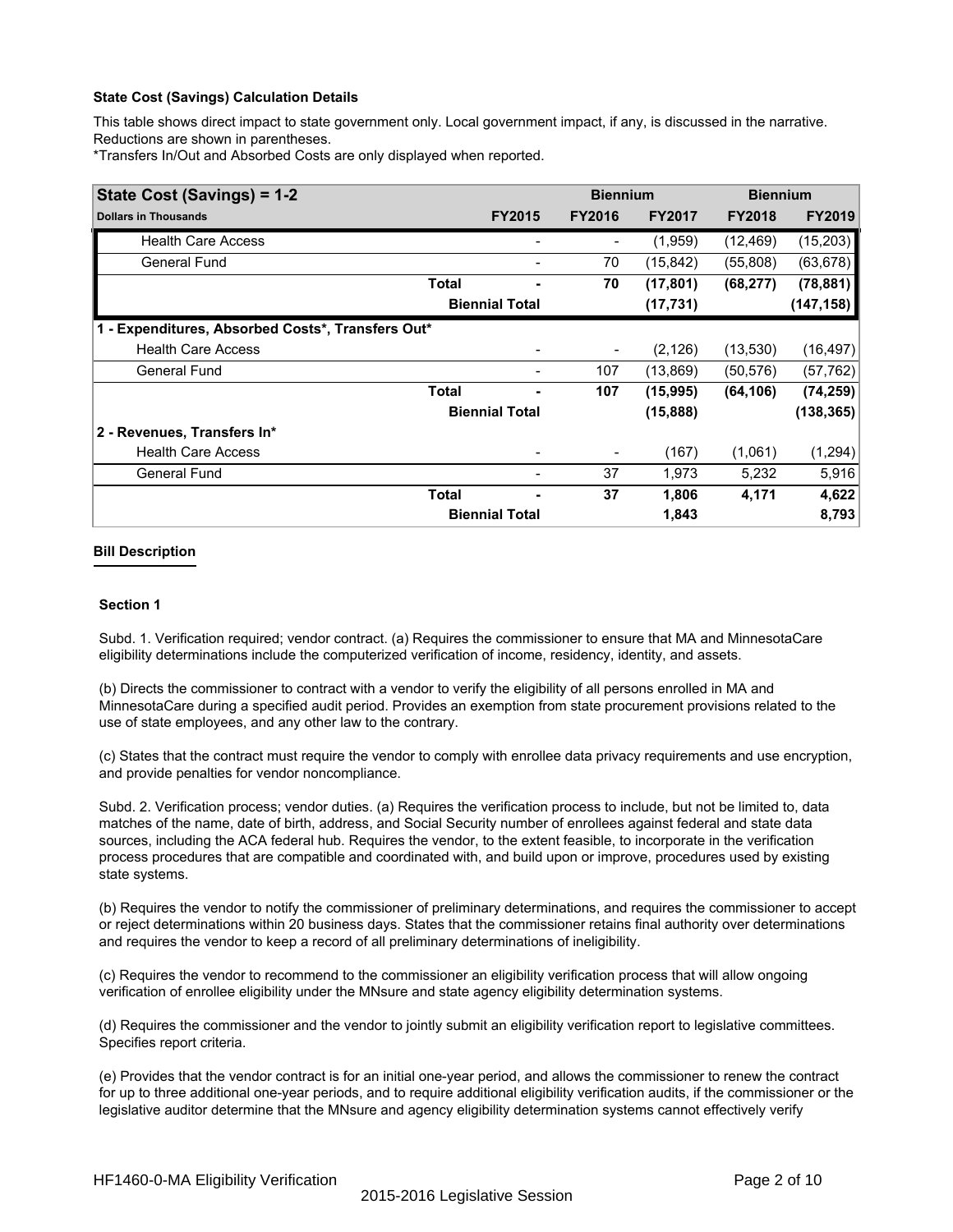#### eligibility.

#### **Section 2**

Appropriation. Appropriates money from the general fund to the commissioner of human services for the biennium ending June 30, 2107, to contract with a vendor as required under section 1.

# **Assumptions**

- RFP, Contract, and Implementation
	- $_{\bullet}$  This analysis assumes that a vendor will be able to meet the requirements in this bill and will have the capability to process enrollee information at the volume and pace estimated below and with the estimated payment identified.
	- The RFP process will be completed by 1/1/2016 and a contract will be signed by this date. ●
	- It will take six months from the signing of a contract with a vendor to implement the contract, develop processes, and test workflows. ●
	- The contract with the initial vendor (or another one) will be in place for three years Fiscal Year 2017 through Fiscal Year 2019. ●
	- $_{\bullet}$  The vendor will retain 16% of the net state savings generated from this audit. This is about one and a half times the savings that a vendor retains under DHSs Recovery Audit Contracts (11.5%) but the worker required in this bill will be different and more complex than the RAC process. The 16% estimate is also less than the maximum expected proportion that a vendor will receive in the Illinois Medicaid Redetermination Project (IMRP) 20%. This estimate is less than Illinois vendor payment to potential savings ratio because Illinois had large backlog of cases that did not have a recent eligibility redetermination. This led to much higher proportion of ineligible cases in Illinois, and therefore savings, than is assumed in this analysis.

The development of the RFP and review of submissions will require \$10,000 of staff time. ● Audits

- $_{\bullet}$  MA and MinnesotaCare forecast estimates are based on eligibility reviews in CY13 and only include enrollees who remained ineligible in the third month after the case closed.
- $_{\bullet}$  Cases that transition between MinnesotaCare and MA as a result of this audit are not accounted for in this analysis. These cases will likely not have any additional costs if they shift to the other program. The closure estimates only account for cases no longer being eligible for either MA or MinnesotaCare.
- The case information for one-twelfth of all MA and MinnesotaCare enrollees would be sent to the vendor to be reviewed six months before their next eligibility review. ●
- The audits will begin on July 1, 2016, with the first impact on enrollment occurring in September 2016 to allow for reviews, contacts with recipients, and necessary notices. ●
- Earlier detection of the eligibility change that would eventually close the case at annual review will save an estimated average of four months of eligibility for each case ●
- The ratio of actual closures to vendor-recommended closures is 46%. The number of vendor recommended closures equals the number of cases that would need to be manually audited by state/county staff each month. ●
- Roughly 2,600 MinnesotaCare cases would be closed through the audit process in FY17 ●
- $_{\bullet}$  Roughly 30,500 MA cases would be closed through the audit process in FY17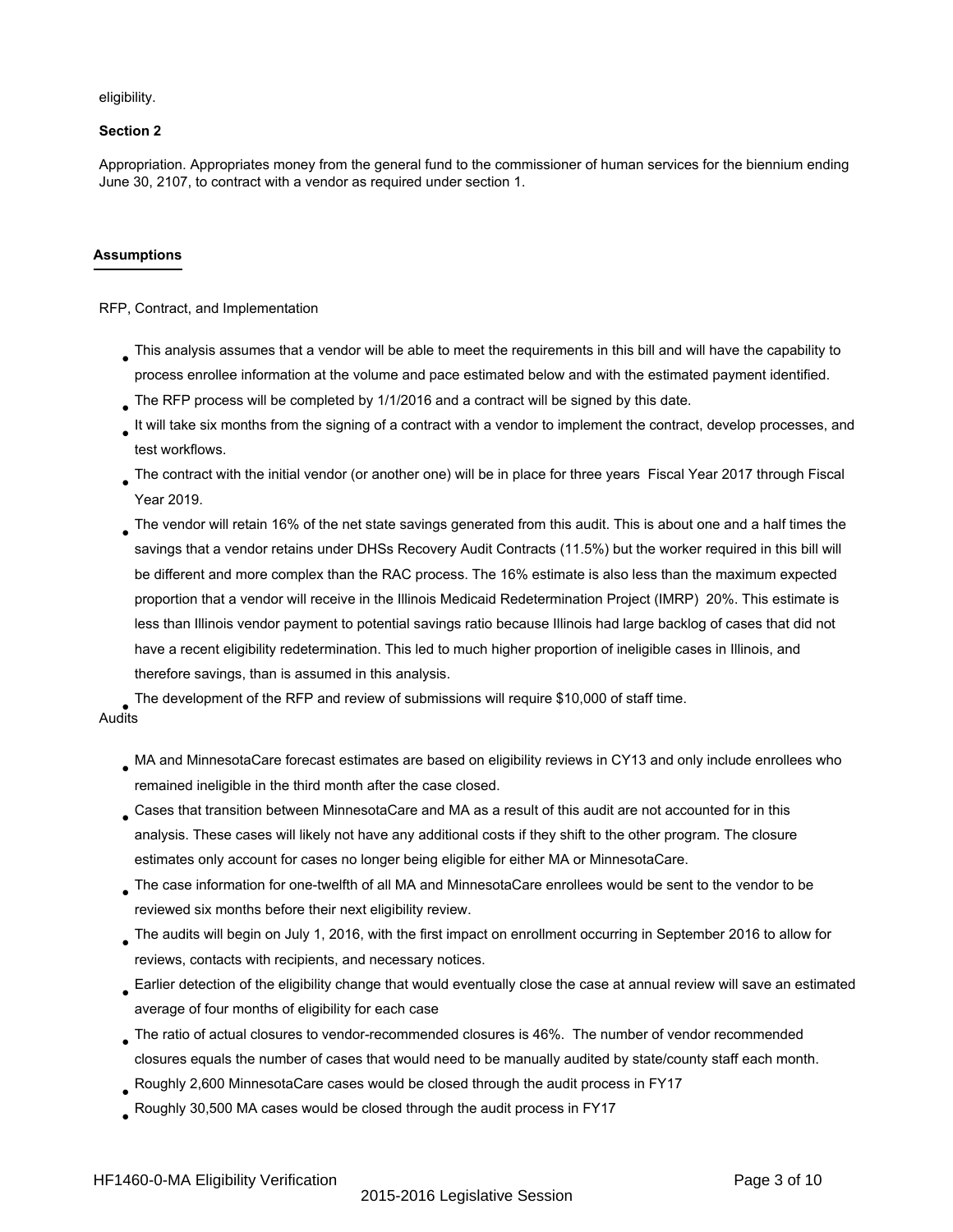# MinnesotaCare

- $_{\bullet}$  DHS is responsible for processing MinnesotaCare vendor-recommended closures
- 468 monthly vendor-recommended closures for DHS to review (about 800 in FY18 and FY19). The average worker time to process a vendor-recommended closure is 74 minutes. For every ten staff conducting discrepancy reviews, there will be one supervisor. ●
- Processing of vendor-recommended closures requires contact with client, notice generation, etc. ●
- In addition to DHS staff time for this work, each client contact will require the printing and mailing of a letter (\$0.65/letter) ●

 $_{\bullet}$  Average monthly enrollee cost (state and federal) in FY17 is \$412  $\,$ Medical Assistance

- $_{\bullet}$  Counties are responsible for processing MA vendor-recommended closures
- The covers MA Elderly and Disabled, MA Adults without Children, and MA Families with Children ●
- DHS will have 1 FTE in FY16 and 2 FTE in FY17 to do training of county staff on the audit process. ●
- Processing of vendor-recommended closures requires contact with client, notice generation, etc. ●
- This fiscal note does not include the county costs or administrative reimbursement. ●
- $_{\bullet}$  Average monthly enrollee cost (state and federal) FY17 is \$686

# Systems Costs

- $_{\bullet}$  MNIT @ DHS will develop a monthly report from MMIS of active enrollees in MA or MinnesotaCare who are 6 months away from next determination
- $_{\bullet}$  Each report will cost \$2,000, for a total of \$24,000 annually.
- This analysis assumes that no systems changes will be needed to complete the requirements of this bill. Savings
	- $_{\bullet}$  The savings are directly dependent on robust administrative resources at DHS and counties to manually review and close cases each month.

# Appeals

- $_{\bullet}$  10% of all cases closed as a result of the audits will appeal their closure
- $_{\bullet}$  This analysis results in roughly 33,000 annual closures (about 40,000 in FY18 and FY19) through the audit process, which means an estimated 3,300 cases will file for an appeal in the first full fiscal year of the audits.
- $_{\bullet}$  A DHS Appeals Judge can hear about 350 cases per year. Every 12-14 judges require a supervising judge. One administrate support staff person is required for every 3 judges.

# **Expenditure and/or Revenue Formula**

# RFP, Contract, and Implementation

| <b>RFP</b>             | <b>FY2016</b> | <b>FY2017</b> | <b>FY2018</b> | FY2019 |
|------------------------|---------------|---------------|---------------|--------|
| <b>RFP Development</b> | \$4,500       | \$0           | \$0           | \$0    |
| <b>RFP Evaluation</b>  | \$5,500       | \$0           | \$0           | \$0    |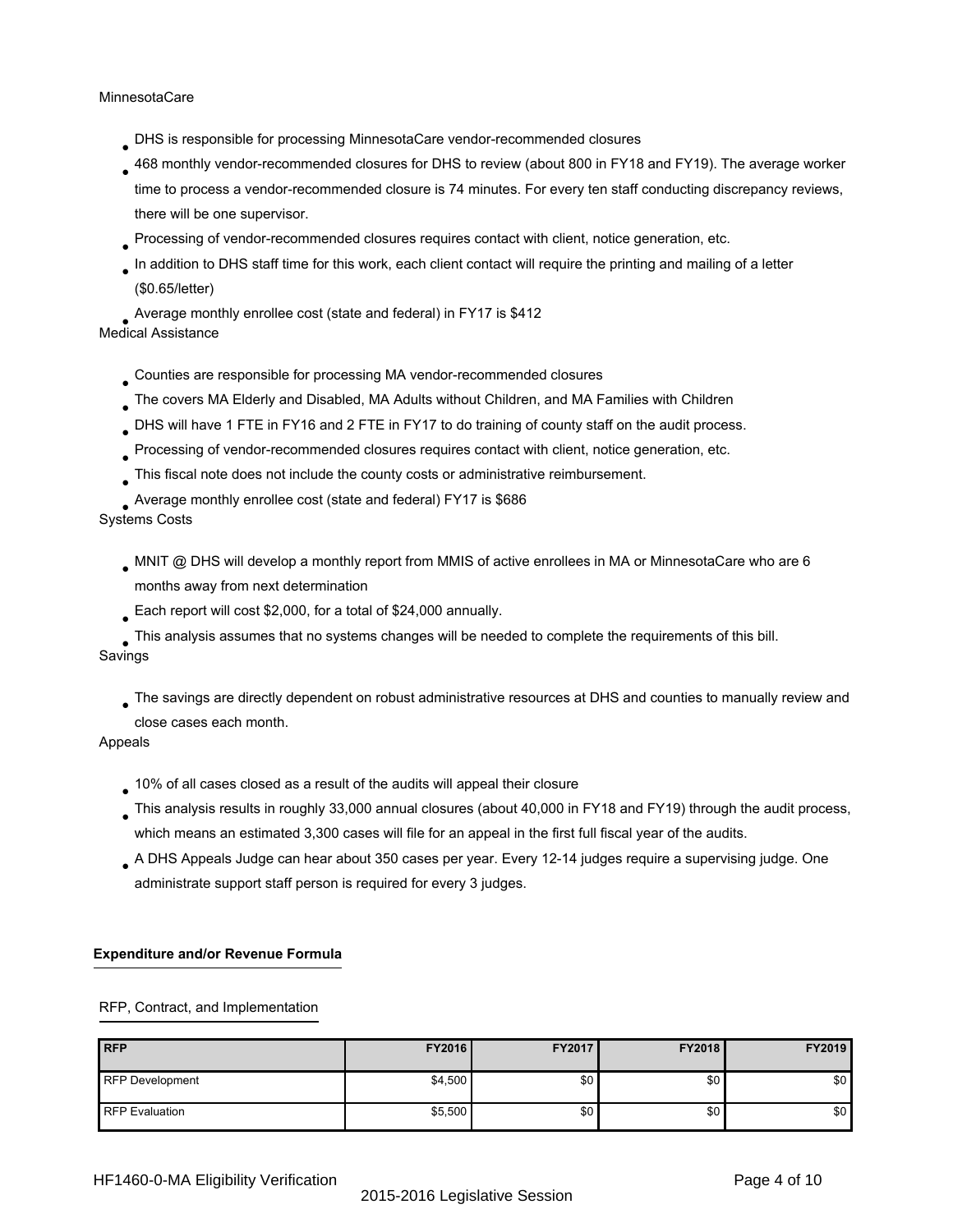| l RFP        | <b>FY2016</b> | <b>FY2017</b> | <b>FY2018</b> | FY2019 |
|--------------|---------------|---------------|---------------|--------|
| <b>TOTAL</b> | \$10,000      | \$0           | \$0\$         | \$0    |

Health Care Operations

| <b>DHS Minnesota Care Operations</b>               | FY2016   | FY2017    | FY2018    | FY2019    |
|----------------------------------------------------|----------|-----------|-----------|-----------|
| Estimate of monthly recommend. Closures            | 0        | 468       | 808       | 816       |
| Average worker processing time per action          | 0        | 74        | 74        | 74        |
| Total minutes per month                            | $\Omega$ | 34,632    | 59,792    | 60,384    |
| Total hours per month                              | 0        | 577       | 997       | 1,006     |
| Total hours annually                               | $\Omega$ | 6,926     | 11,958    | 12,077    |
| State Program Admin Intermediate FTE               | 0.00     | 4.07      | 7.03      | 7.10      |
| State Program Admin Director FTE                   | 0.00     | 0.41      | 0.70      | 0.71      |
| SPA Senior (Trainer) FTE                           | 1.00     | 2.00      | 0.00      | 0.00      |
| <b>FTE</b>                                         | FY2016   | FY2017    | FY2018    | FY2019    |
| State Program Admin Intermediates (MAPE<br>7)      | \$0      | \$389,394 | \$568,826 | \$580,851 |
| State Program Admin Director (supervisor)          | \$0      | \$49,142  | \$74,739  | \$76,361  |
| SPA Senior (trainers for county<br>implementation) | \$97,272 | \$165,200 | \$0       | \$0       |
| <b>TOTAL</b>                                       | \$97,272 | \$603,736 | \$643,565 | \$657,212 |

| MinnesotaCare Administrative Analysis                            | FY 2016  | FY 2017   | FY 2018   | FY 2019   |
|------------------------------------------------------------------|----------|-----------|-----------|-----------|
| Total annual closures                                            | $\Omega$ | 2,576     | 4,449     | 4.490     |
| Avg monthly closures                                             | 0        | 215       | 371       | 374       |
| Ratio of closures to audited cases                               | $\Omega$ | 45.88%    | 45.88%    | 45.88%    |
| Estimated avg monthly cases vendor<br>recommends for state audit | 0        | 468       | 808       | 816       |
| Total member months (MAGI) base forecast                         | 0        | 1,453,860 | 1,487,028 | 1,500,972 |
| Total member months change (MAGI) =                              | $\Omega$ | 10,126    | 49,701    | 53,885    |
| Percent caseload reduction (MAGI) =                              | 0        | 0.70%     | 3.34%     | 3.59%     |

| <b>MinnesotaCare Audit</b> | <b>FY 2016</b> | <b>FY 2017</b> | FY 2018 | FY 2019 |
|----------------------------|----------------|----------------|---------|---------|
| Average monthly enrollment | 107,034        | 121,155        | 123,919 | 125,081 |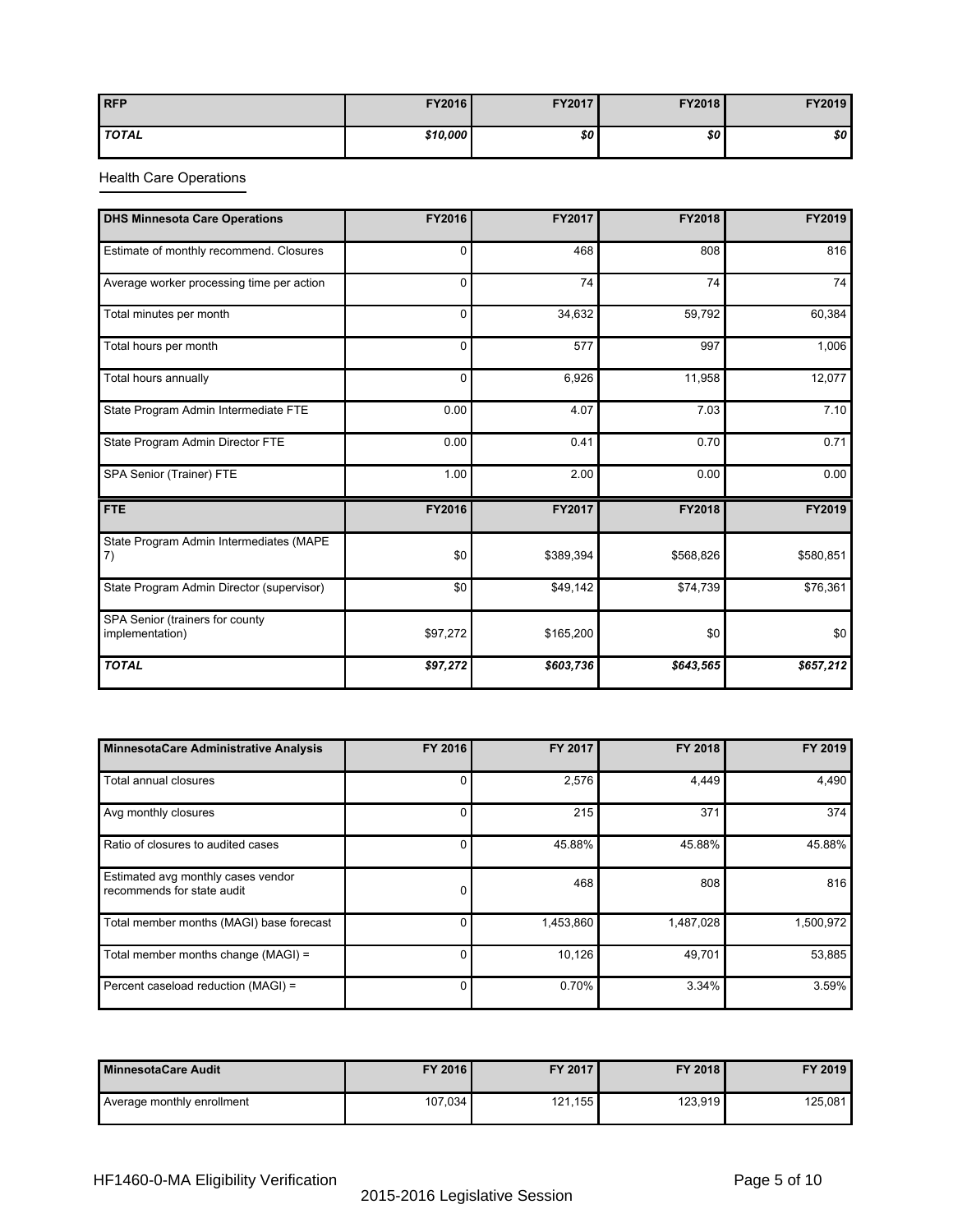| <b>MinnesotaCare Audit</b>      | FY 2016     | FY 2017       | FY 2018        | FY 2019        |
|---------------------------------|-------------|---------------|----------------|----------------|
| Total member months             | 1,284,408   | 1,453,860     | 1,487,028      | 1,500,972      |
| Percent change in member months | $0.00\%$    | $-3.59%$      | $-3.59%$       | $-3.59%$       |
| Change in monthly enrollment    | $\mathbf 0$ | $-4,349$      | $-4,449$       | $-4,490$       |
| Change in member months         | 0           | $-52,194$     | $-53,384$      | $-53,885$      |
| Average monthly payment         | \$0.00      | \$411.75      | \$533.79       | \$600.31       |
| Phase-in                        | $0.00\%$    | 19.40%        | 93.10%         | 100.00%        |
| <b>Total Cost</b>               | \$0         | $-$4,169,202$ | -\$26,529,622  | $-$32,347,457$ |
| Premiums                        | \$0         | $-$166,768$   | $-$1,061,185$  | $-$1,293,898$  |
| Federal funding                 | \$0         | $-$1,876,141$ | $-$11,938,330$ | $-$14,556,356$ |
| State Funding (HCAF)            | \$0         | $-$2,126,293$ | $-$13,530,107$ | $-$16,497,203$ |

# **Long-Term Fiscal Considerations**

The assumptions for this analysis do not have any fiscal impacts beyond FY19, because it is assumed that the contract witha vendor will end after that time.

# **Expenditure and/or Revenue Calculations Continued:**

# Medical Assistance

| <b>MA Administrative Analysis</b>                                 | FY 2016  | FY 2017    | FY 2018    | FY 2019    |
|-------------------------------------------------------------------|----------|------------|------------|------------|
| Total annual closures                                             | 0        | 30,502     | 36,989     | 37,388     |
| Avg monthly closures                                              | 0        | 2,542      | 3,082      | 3,116      |
| Ratio of closures to audited cases                                | 0        | 45.88%     | 45.88%     | 45.88%     |
| Est avg monthly cases vendor recommends<br>for state/county audit | 0        | 5,541      | 6,719      | 6,791      |
| Total member months (MAGI) base forecast                          | $\Omega$ | 10,945,468 | 11,056,877 | 11,166,622 |
| Total member months change (MAGI) =                               | $\Omega$ | 167,583    | 443,142    | 447,550    |
| Percent caseload reduction (MAGI) =                               | 0        | 1.53%      | 4.01%      | 4.01%      |
| Total member months (Eld. & Dis.) base<br>forecast                | 0        | 2,292,192  | 2,352,444  | 2,411,388  |
| Total member months change (Eld. & Dis.) =                        | 0        | $-8,931$   | $-23,995$  | $-24,596$  |
| Percent caseload reduction (Eld. \$ Dis.) =                       | 0        | $-0.39%$   | $-1.02%$   | $-1.02%$   |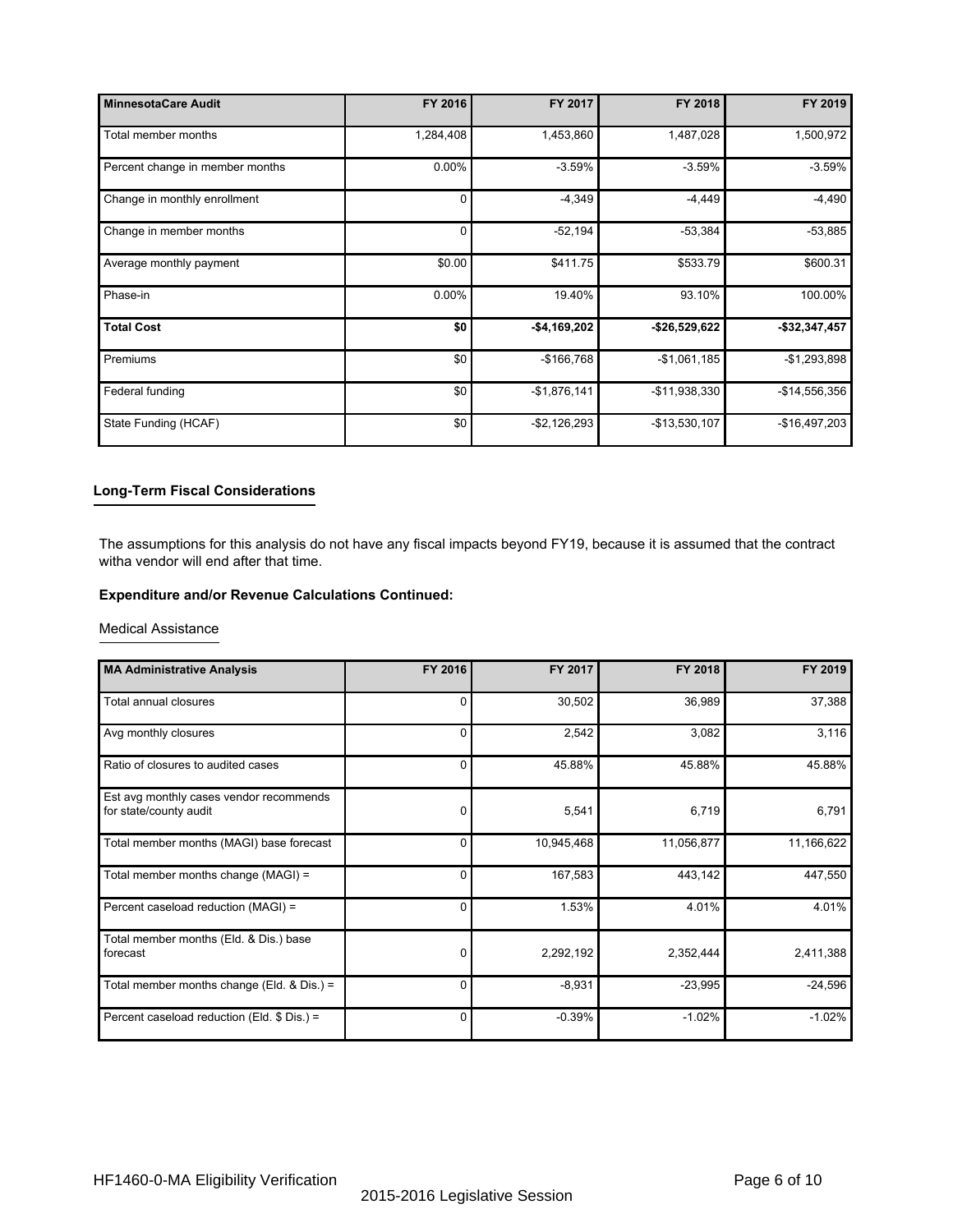| <b>MA (Adults w/o Child)</b>                | FY 2016     | FY 2017         | FY 2018         | FY 2019          |
|---------------------------------------------|-------------|-----------------|-----------------|------------------|
| Average monthly enrollment                  | 204,970     | 207,102         | 209,175         | 211,267          |
| Total member months                         | 2,459,637   | 2,485,228       | 2,510,102       | 2,535,199        |
| Percent change in member months             | 0.00%       | $-7.78%$        | $-7.78%$        | $-7.78%$         |
| Change in monthly enrollment                | $\mathsf 0$ | $-16, 113$      | $-16,274$       | $-16,437$        |
| Change in member months                     | 0           | $-193,351$      | $-195,286$      | $-197,239$       |
| Average monthly payment reduction           | \$0.00      | \$686.62        | \$778.06        | \$852.13         |
| Phase-in                                    | 0.00%       | 38.20%          | 100.00%         | 100.00%          |
| <b>Total Cost (Adults without Children)</b> | \$0         | -\$50,713,775   | -\$151,943,700  | -\$168,073,444   |
| Federal share %                             | 100.00%     | 97.10%          | 94.00%          | 93.00%           |
| Federal share                               | \$0         | -\$49,243,076   | $-$142,827,078$ | -\$156,308,303   |
| State share                                 | \$0         | $-$1,470,699$   | $-$9,116,622$   | $-$11,765,141$   |
|                                             |             |                 |                 |                  |
| <b>MA (Elderly and Disabled)</b>            | FY 2016     | FY 2017         | FY 2018         | FY 2019          |
| Average monthly enrollment                  | 186,032     | 191,016         | 196,037         | 200,949          |
| Total member months                         | 2,232,384   | 2,292,192       | 2,352,444       | 2,411,388        |
| Percent change in member months             | $-1.02%$    | $-1.02%$        | $-1.02%$        | $-1.02%$         |
| Change in monthly enrollment                | $-1,898$    | $-1,948$        | $-2,000$        | $-2,050$         |
| Change in member months                     | $-22,770$   | $-23,380$       | $-23,995$       | $-24,596$        |
| Average monthly payment reduction           | \$0.00      | \$891.50        | \$1,076.55      | \$1,176.86       |
| Phase-in                                    | $0.00\%$    | 38.20%          | 100.00%         | 100.00%          |
| <b>Total Cost (Families with Children)</b>  | \$0         | -\$7,962,238    | -\$25,831,681   | $-$ \$28,946,114 |
| Federal share %                             | 50.00%      | 50.00%          | 50.00%          | 50.00%           |
| Federal share                               | \$0         | $-$ \$3,981,119 | $-$12,915,841$  | $-$14,473,057$   |
| State share                                 | \$0         | $-$ \$3,981,119 | $-$12,915,841$  | $-$ \$14,473,057 |

| MA (Families with Children)     | FY 2016    | FY 2017   | FY 2018   | FY 2019   |
|---------------------------------|------------|-----------|-----------|-----------|
| Average monthly enrollment      | 700.438    | 705.020   | 712,231   | 719,285   |
| Total member months             | 8,405,261  | 8,460,240 | 8,546,774 | 8,631,423 |
| Percent change in member months | $0.00\%$   | $-2.90\%$ | $-2.90\%$ | $-2.90\%$ |
| Change in monthly enrollment    | $^{\rm o}$ | $-20.446$ | $-20.655$ | $-20.859$ |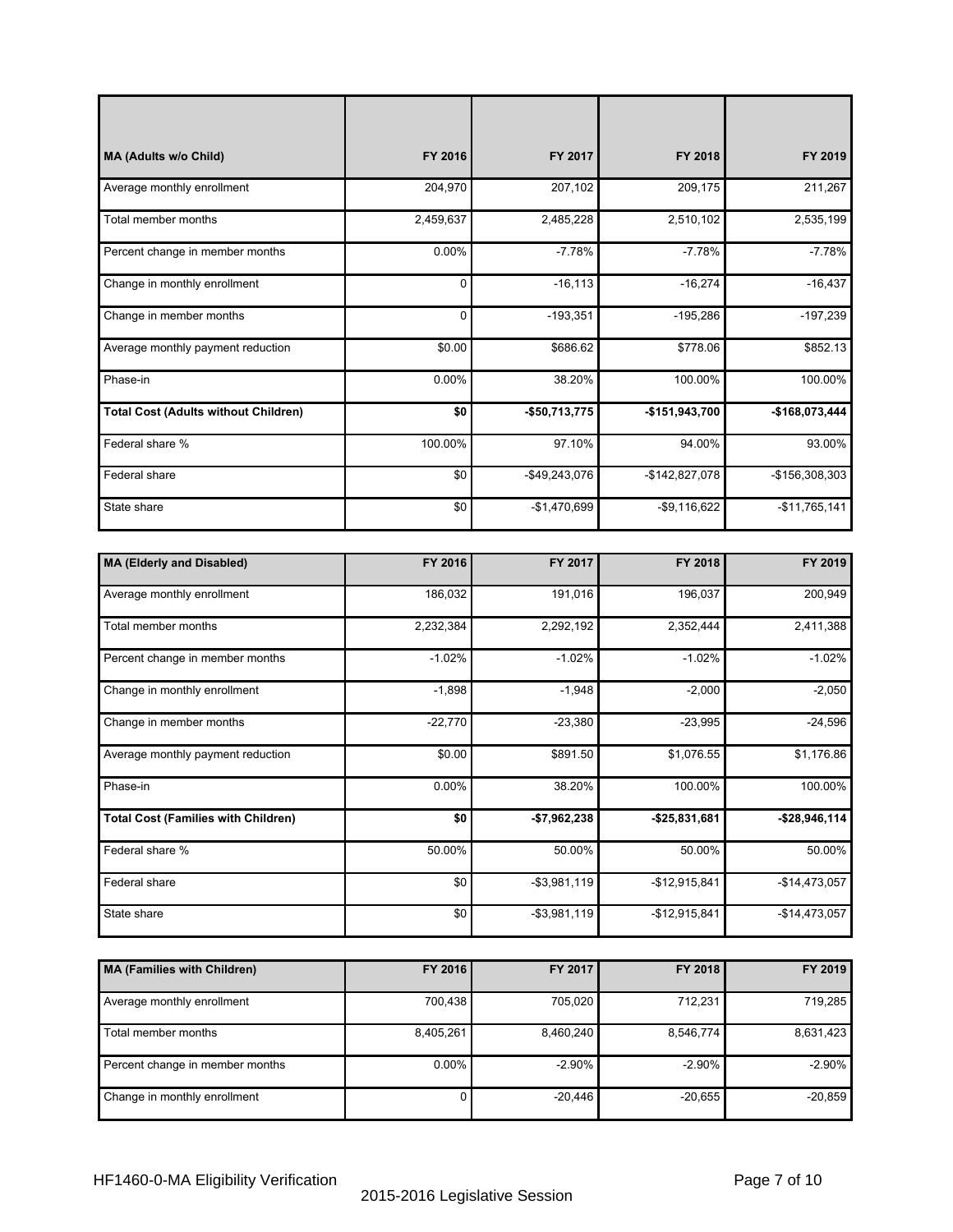| <b>MA (Families with Children)</b>         | FY 2016  | FY 2017        | FY 2018        | FY 2019          |
|--------------------------------------------|----------|----------------|----------------|------------------|
| Change in member months                    | 0        | $-245,347$     | $-247,856$     | $-250,311$       |
| Average monthly payment reduction          | \$0.00   | \$300.43       | \$351.13       | \$387.13         |
| Phase-in                                   | $0.00\%$ | 38.20%         | 100.00%        | 100.00%          |
| <b>Total Cost (Families with Children)</b> | \$0      | $-$28,157,014$ | -\$87,029,202  | $-$ \$96,902,502 |
| Federal share %                            | 50.00%   | 50.00%         | 50.00%         | 50.00%           |
| Federal share                              | \$0      | $-$14,078,507$ | $-$43,514,601$ | $-$48,451,251$   |
| State share                                | \$0      | $-$14,078,507$ | $-$43,514,601$ | $-$48,451,251$   |

# Appeals

| <b>Appeals Costs</b>          | FY2016      | FY2017      | FY2018      | FY2019      |
|-------------------------------|-------------|-------------|-------------|-------------|
| <b>Annual MA Closures</b>     | $\mathbf 0$ | 30,502      | 36,989      | 37,388      |
| <b>Annual MNCare Closures</b> | 0           | 2,576       | 4,449       | 4,490       |
| Cases that Appeal             | 0           | 10%         | 10%         | 10%         |
| Case Load/Judge               | 0           | 350         | 350         | 350         |
| % of Supervisor/Judge         | 0           | 8.3%        | 8.3%        | 8.3%        |
| % of Admin Support/Judge      | 0           | 33%         | 33%         | 33%         |
| Number of Appeals Judges      | 0           | 9.5         | 11.8        | 12.0        |
| Number of Supervisors         | 0           | 0.8         | 1.0         | 1.0         |
| Number of Support Staff       | 0           | 3.1         | 3.9         | 3.9         |
| <b>Appeals FTEs</b>           | FY2016      | FY2017      | FY2018      | FY2019      |
| Attorney/Judge                | \$0         | \$1,588,330 | \$1,827,345 | \$1,869,362 |
| <b>Attorney Supervisor</b>    | \$0         | \$153,121   | \$178,641   | \$182,782   |
| Admin. Staff                  | \$0         | \$277,516   | \$289,838   | \$296,114   |
| <b>TOTAL</b>                  | \$0         | \$2,018,967 | \$2,295,824 | \$2,348,257 |

# **Local Fiscal Impact**

This bill will have a considerable impact on Counties. It is estimated that the counties will be responsible for processing about 66,500 additional case reviews annually in FY 17 and over 80,000 is fiscal years 18 and 19. For the purposes of this fiscal note, DHS estimates that it would cost counties over \$5.1M annually to complete this work. This is based on average worker time to process a vendor-recommended closure being 74 minutes. For every ten staff conducting these reviews, there will be one supervisor. While counties can receive up to 50% for eligible activities related to federal programs, this is still a sizable fiscal impact for counties. The savings from this bill are directly dependent on robust staffing at DHS and counties.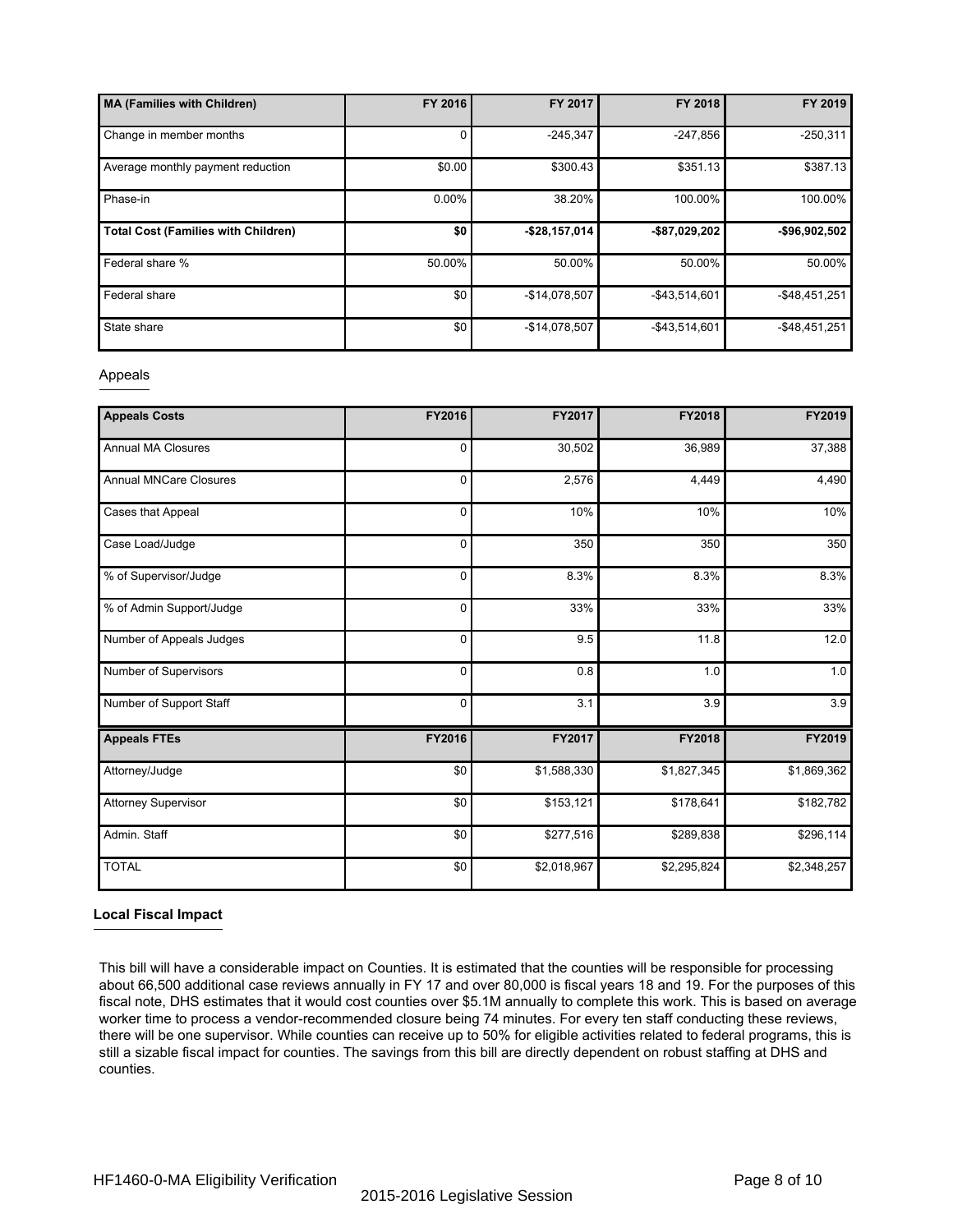# **References/Sources**

# **Calculation Totals (dollars in thousands \$000s)**

| <b>Administrative Costs (GF)</b>      |             | FY2016             | FY2017     |        | FY2018     | FY2019      |
|---------------------------------------|-------------|--------------------|------------|--------|------------|-------------|
| <b>Contract Development</b>           |             | \$10               |            | \$0    | \$0        | \$0         |
| Health Care Admin (MnCare FTE)        |             | \$97               | \$604      |        | \$644      | \$657       |
| Appeals FTE                           |             | \$0                | \$2,019    |        | \$2,296    | \$2,348     |
| Systems (no FFP)                      |             | \$0                | \$24       |        | \$24       | \$24        |
| Subtotal Net Administrative Costs     |             | \$107              | \$2,647    |        | \$2,964    | \$3,029     |
| <b>Medical Assistance (GF)</b>        |             | FY2016             | FY2017     |        | FY2018     | FY2019      |
| MA (Adult w/o Child) Savings          |             | \$0                | (\$1,471)  |        | (\$9,117)  | (\$11,765)  |
| MA (Elderly and Disable.) Savings     |             | \$0                | (\$3,981)  |        | (\$12,916) | (\$14, 473) |
| MA (Fam w/ Child) Savings             |             | \$0                | (\$14,079) |        | (\$43,515) | (\$48,451)  |
| Subtotal State Share MA Savings       |             | \$0                | (\$19,531) |        | (\$65,548) | (\$74,689)  |
| Minnesota Care (HCAF)                 |             | FY2016             | FY2017     |        | FY2018     | FY2019      |
| MNCare (Lost Premium Revenue)         |             | \$0                | \$167      |        | \$1,061    | \$1,294     |
| MNCare Savings (HCAF)                 |             | \$0                | (\$2, 126) |        | (\$13,530) | (\$16,497)  |
| Subtotal Net MnCare Savings           |             | \$0                | (\$1,959)  |        | (\$12,469) | (\$15,203)  |
|                                       |             |                    |            |        |            |             |
|                                       |             | FY2016             | FY2017     |        | FY2018     | FY2019      |
| <b>Total Net State Impact</b>         |             | \$107              | (\$18,843) |        | (\$75,053) | (\$86, 863) |
| Est. Contractor Fee                   |             | \$0                | \$3,015    |        | \$12,008   | \$13,898    |
| (16% of net state savings)            |             |                    |            |        |            |             |
| <b>Federal Savings</b>                |             | FY2016             | FY2017     |        | FY2018     | FY2019      |
| MA (Adult w/o Child) Fed. Savings     |             | \$0                | \$49,243   |        | \$142,827  | \$156,308   |
| MA (Elderly and Disable.) Fed Savings |             | \$0                | \$3,981    |        | \$12,916   | \$14,473    |
| MA (Fam w/ Child) Fed. Savings        |             | \$0                | \$14,079   |        | \$43,515   | \$48,451    |
| MNCare (BHP Trust Fund) Savings       |             | \$0                | \$1,876    |        | \$11,938   | \$14,556    |
| <b>Total Federal Savings</b>          |             | \$0                | \$69,179   |        | \$211,196  | \$233,788   |
|                                       |             |                    |            |        |            |             |
| Fiscal Tracking Summary (\$000s)      |             |                    |            |        |            |             |
| Fund                                  | <b>BACT</b> | <b>Description</b> | FY2016     | FY2017 | FY2018     | FY2019      |